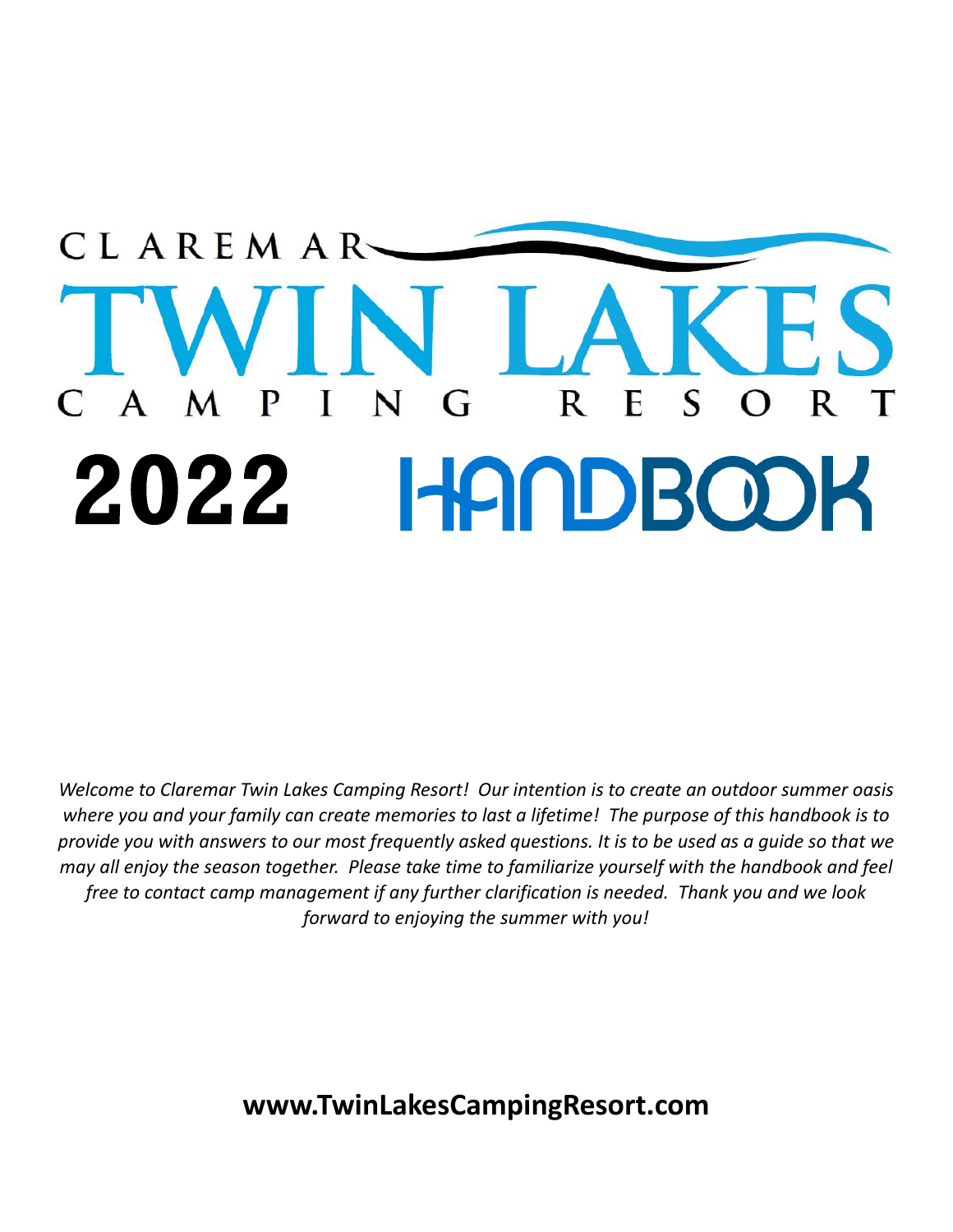

**Claremar Twin Lakes Camping Resort** https://www.facebook.com/claremartwinlakes

Camp Life RV https://www.facebook.com/CampLifeRV



**Seasonal Facebook Group** https://www.facebook.com/groups/1095272347550408 or search for "Twin Lakes Happy Campers"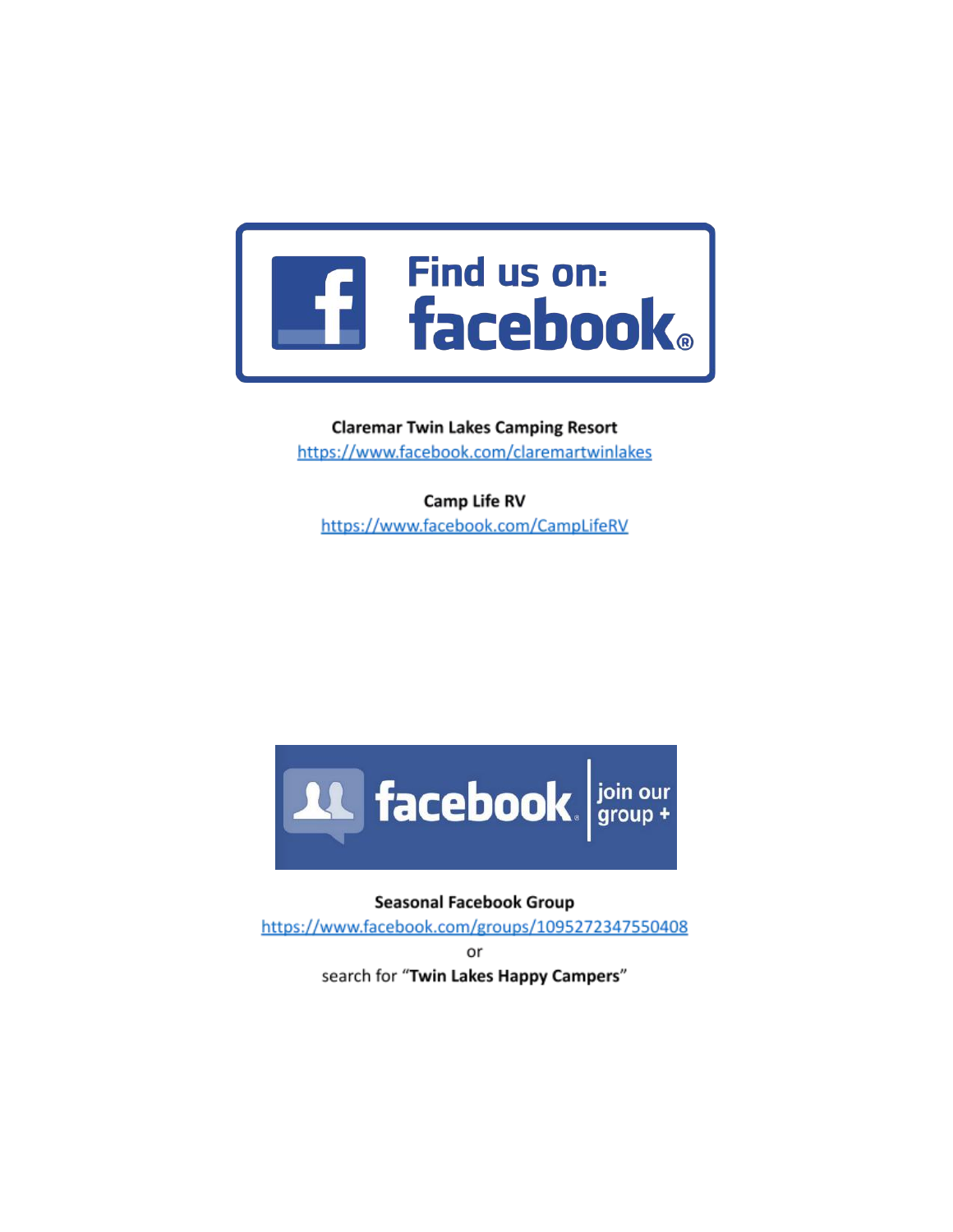## **SEASONAL CAMPSITE GUIDELINES**

- 1. RVs and campsites must be maintained at all times, including pressure washing, landscaping, and other maintenance as deemed necessary by park management.
- 2. Satellite dish must be on the camper or shed.
- 3. Only one unit allowed per site.
- 4. One fire ring and one picnic table issued per campsite.
- 5. Important Updates and Messages will be posted on 2 message boards in the park, these locations will be at **the main pavilion and the camp office. You are responsible for checking these boards for updates. Only** emergency messages will be delivered to your campsite. We will continue to do our best to provide an email **and posting on facebook to keep everyone informed.**
- 6. No cutting of live trees or vegetation is allowed without written permission by camp mgt, **please report dangerous and dead trees to camp office staff to be inspected by grounds staff.**
- 7. Grass must be cut prior to reaching 10 inches in length. Claremar Twin Lakes Camping Resort reserves the right to cut all grass that is not maintained to these standards and will invoice the seasonal camper \$35/cut. Scheduled cuts can be set up through the camp office at a reduced rate of \$25/cut.
- 8. All Campers must be kept free of mold, algae, dirt etc. Claremar Twin Lakes Camping Resort reserves the right to pressure wash any unsightly camper at the rate of \$175. As a convenience to our Seasonal campers, pressure washing may be scheduled through the camp office at the discounted rate of \$125.
- 9. Boundary fences and shrubs used as a boundary fence are prohibited.
- 10. Any gravel or landscaping planted on campsites becomes part of the campsite and may not be removed
- 11. No ATVs, minibikes, mopeds, **side by sides, 3 wheel golf carts, utility vehicles** or dirt bikes are allowed.
- 12. Quiet time is 11:00 pm to 9:00 am. Outdoor games such as cornhole and horseshoes should not be played during these hours. Music should not be loud enough to disturb neighbors.
- 13. All seasonal campers are encouraged to pay a \$20 deposit for a gate key card allowing 24-hour access to the campground.
- 14. Speed limit is 5 mph in the campground. This applies to all vehicles including golf carts.
- 15. No fireworks (including sparklers) or explosives of any kind are allowed on the property.
- 16. No firearms (including BB guns) of any kind are permitted.
- 17. Parents are responsible for their own children and guests. No children are to be left unattended. **No one under the age of 18** is permitted to spend the day, night, or weekend without parental supervision. Curfew for all children and teenagers is 11:00 pm, at which time they must remain on their campsite.
- 18. Bicycles must have headlights to be ridden after dusk. Helmets are required for all riders under 16.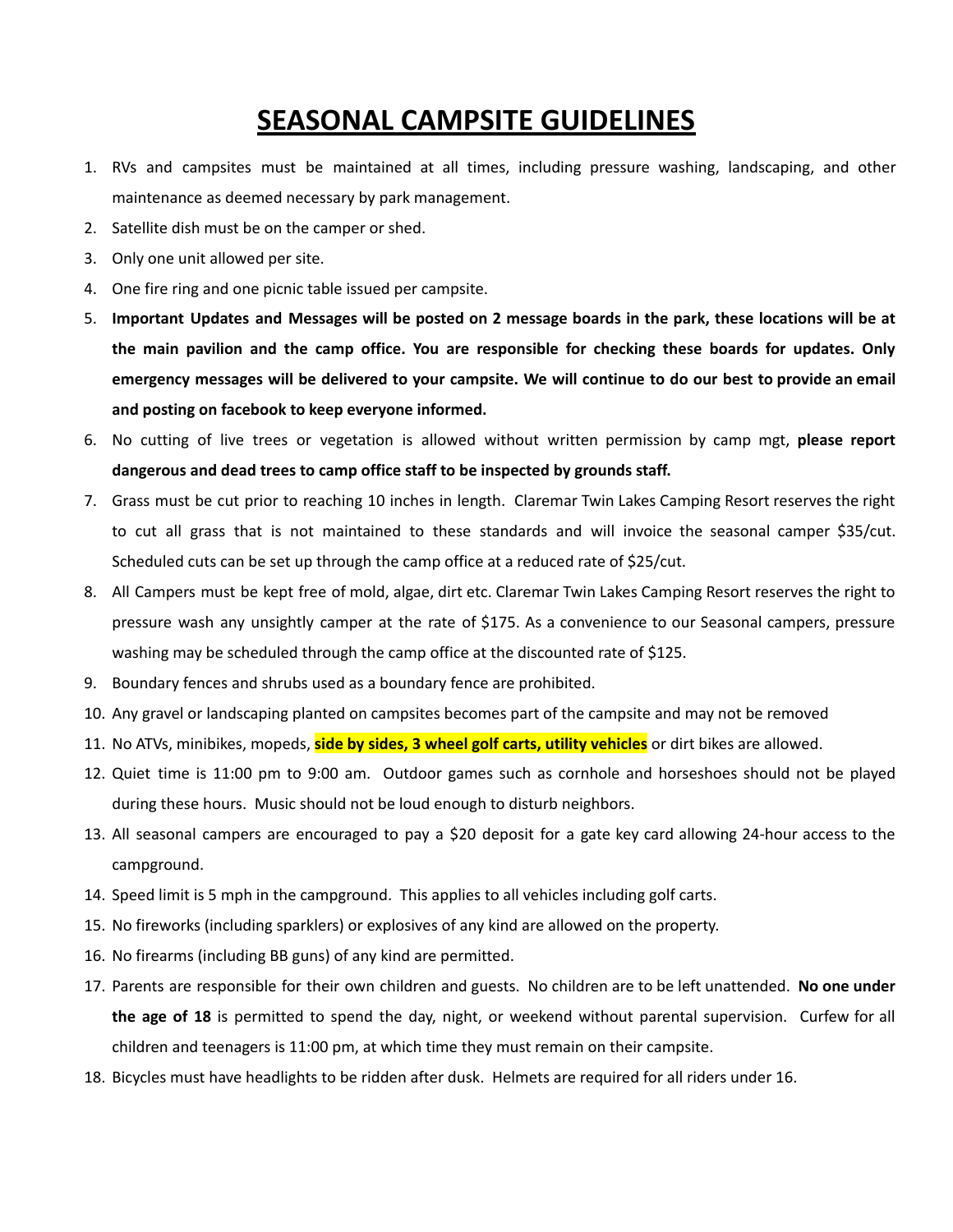- 19. As this is a family campground, we will not tolerate the abuse of alcohol, drugs, or abusive/offensive language. Anyone clearly inebriated will be asked to confine themselves to their camper or will be escorted out of the park. Alcoholic beverages should be contained to your campsite.
- 20. Swimming is allowed in the beach area. Please follow all posted rules in the beach area. No dogs are permitted on the beach. Golf carts are to be parked in designated beach parking areas.
- 21. No fishing is allowed at the beach/swimming area. Two bass limit per day. Six fish limit per day.
- 22. Please provide a copy of the title to your camper, as it is required to be on file with the camp office.
- 23. Please provide a copy of proof of insurance for your camper, boat and your golf cart, as it is required to be on file with the camp office.
- 24. A referral reward of \$100 will be credited to a seasonal camper's campsite who refers a family who then becomes a seasonal camper. The new camper MUST indicate the referring camper upon signing the new seasonal agreement for the referring camper to receive the referral reward.
- 25. If you plan to pull your unit off site (vacation, travel, etc.), please inform the camp office. If the seasonal camper chooses to vacate their campsite prior to the end of the camping season, camp management must be notified, and no refund will be issued.
- 26. No indoor furniture is allowed outside, Second Fridge must be kept in an enclosure and not visible from the **road.**

## **Quiet Hours Enforced at 11PM**

**1 st violation -** warning will be given to site owner including any guests or visitors **2 nd violation -** party is ended immediately, site owner ineligible for renewal **3 rd violation -** season ends immediately-no refund and removal from the park

## **Speeding and other vehicle Violations**

Speed Limit is 5mph and will be radar enforced

**1 st violation -** written warning and a 7-day suspension\*

**2 nd violation -** \$100 fine and a 30-day suspension\*

**3 rd violation -** removal of golf cart/vehicle from campground and loss of driving privilege. **4 th violation -** non-renewal of site

\*Suspensions are for both the golf cart / vehicle and offending operator. Gate Card access will be turned off for **vehicle offenses and you must park outside the front gate and walk.**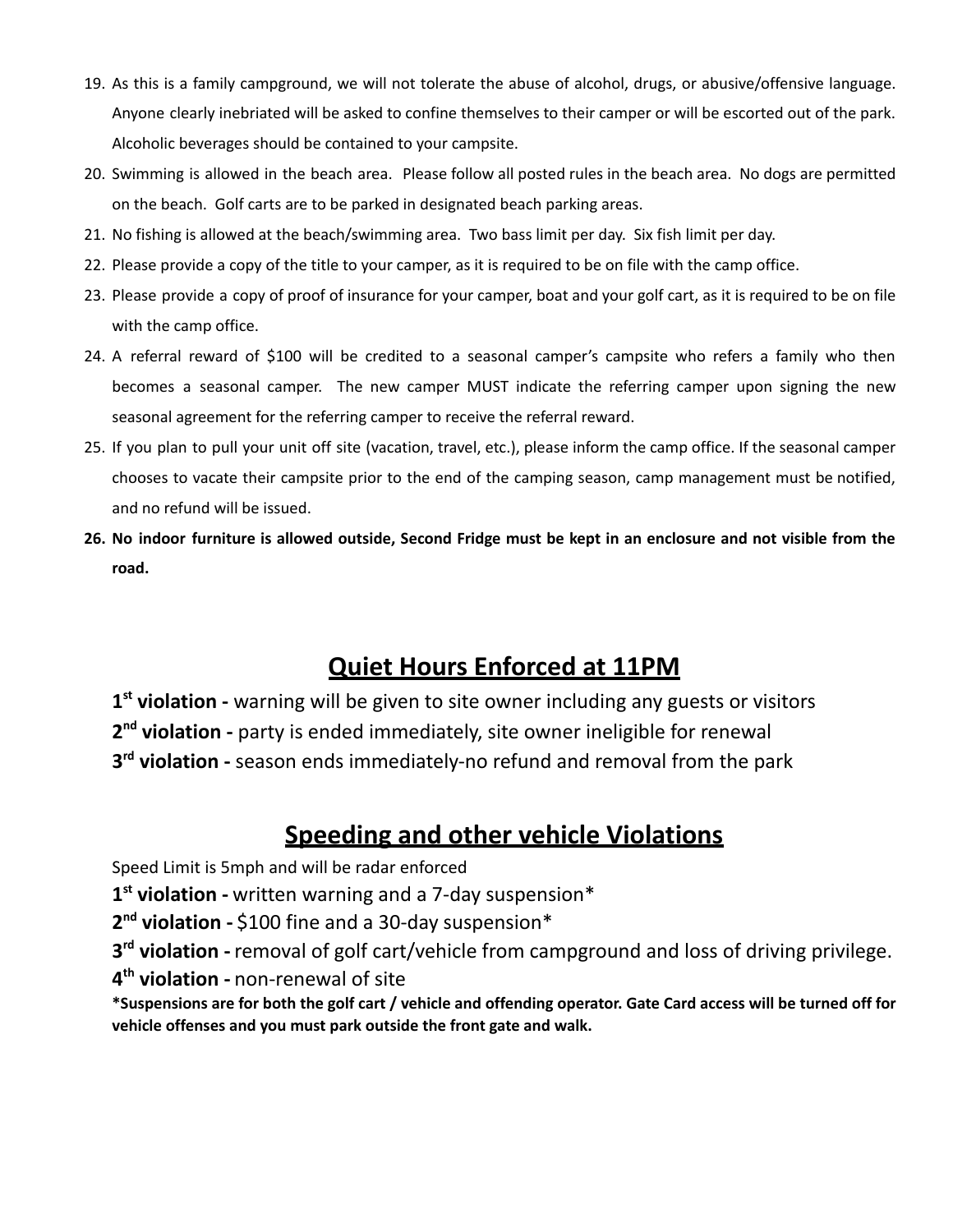#### **SIGNAGE AND FLAGS**

We encourage the right to free speech and the right to express your political & personal preferences however campsites must abide by the following guidelines:

- 1. One sign or One flag per campsite **in addition to the American Flag**
- 2. Sign not to exceed 18" x 24" (American Flags may be granted an exemption to this rule)
- 
- 3. No foul language

\*\*Management reserves the right to approve or deny any sign at their discretion. Any signs found that do not abide by the guidelines, will be disposed of by the campground staff.

#### **UTILITIES**

- 1. Utility billing will occur monthly. Payment will be due within **7** days of the invoice date. Payments not received within this period will be subject to a \$25 late fee and service will be subject to disconnection.
- 2. Garbage must be in plastic trash bags and put into the dumpsters conveniently located throughout the park. Do not place anything larger than a trash bag in the dumpsters. Larger items such as furniture, mattresses, appliances etc. must be removed from the park by the seasonal camper for disposal.
- 3. Leaves can be placed by the roadside in a paper bag and then notify the office for pickup.
- 4. Propane may be filled onsite by Camp Life RV staff. Please mark your tank with your site number, drop it by the fill station, **and pay the service department** prior to 4pm. All efforts will be made to fill tanks the same day by 4:30pm for pickup.
- 5. Holding tanks are pumped out during the week. PRE-PAY at the camp office by Monday at 5pm. Pumping WILL NOT be done unless PRE-PAID. Pump-out requests received after 5pm on Mondays will be deemed an emergency pump-out and shall be subject to a **\$25 emergency pump-out fee and a \$40 emergency pump-out fee on weekends (1pm Friday to 11am Monday)**. Pump-out call-backs related to faulty tank level sensors or clogs will be subject to a \$25/\$40 call-back fee.

#### **GUESTS**

- 1. All guests of seasonal campers must pay daily admission or overnight fee.
- 2. A seasonal camper may prepay guest fees in advance or use courtesy passes.
- 3. Eight courtesy day passes will be issued to each seasonal campsite and can be used at any time throughout the season.
- 4. Daily guest rates are: \$5 ages 4-17 and \$6 ages 18 and up.
- 5. Overnight guest rates are: \$6 ages 4-17 and \$8 ages 18 and up.
- 6. Pitching a tent for guests on your lot is permitted, **on an occasional use and is not to be up for more than a month at a time.** ONE tent per site only.
- 7. We do not allow seasonal campers to give use of or rent their unit in the seasonal campers' absence without prior arrangements being made with the camp office.

#### **PETS**

- 1. Pets are welcome in the campground. Limit of 3 pets per seasonal campsite with the exception of those grandfathered in prior to 2019.
- 2. Rabies vaccination records must be provided annually to be filed with the camp office.
- 3. A pet fee for guests of seasonal campers of \$5 per day will be assessed.
- 4. No kennels, fencing, or cable runs are permitted. Pets may not be left unattended outdoors.
- 5. Pets must be on leash at all times with the exception of designated off-leash areas.
- 6. Pets are not permitted on the beach.
- 7. Pets are not permitted at campground activities unless otherwise specified.
- 8. Pets are not permitted in the camp office/store.
- 9. All pets MUST be cleaned up after.
- 10. No **aggressive dogs** or aggressive breeds will be permitted, primarily American Pit Bull Terrier, American Staffordshire Terrier, American Bully, and Staffordshire Bull Terrier. This may be determined by management on a case-by-case basis.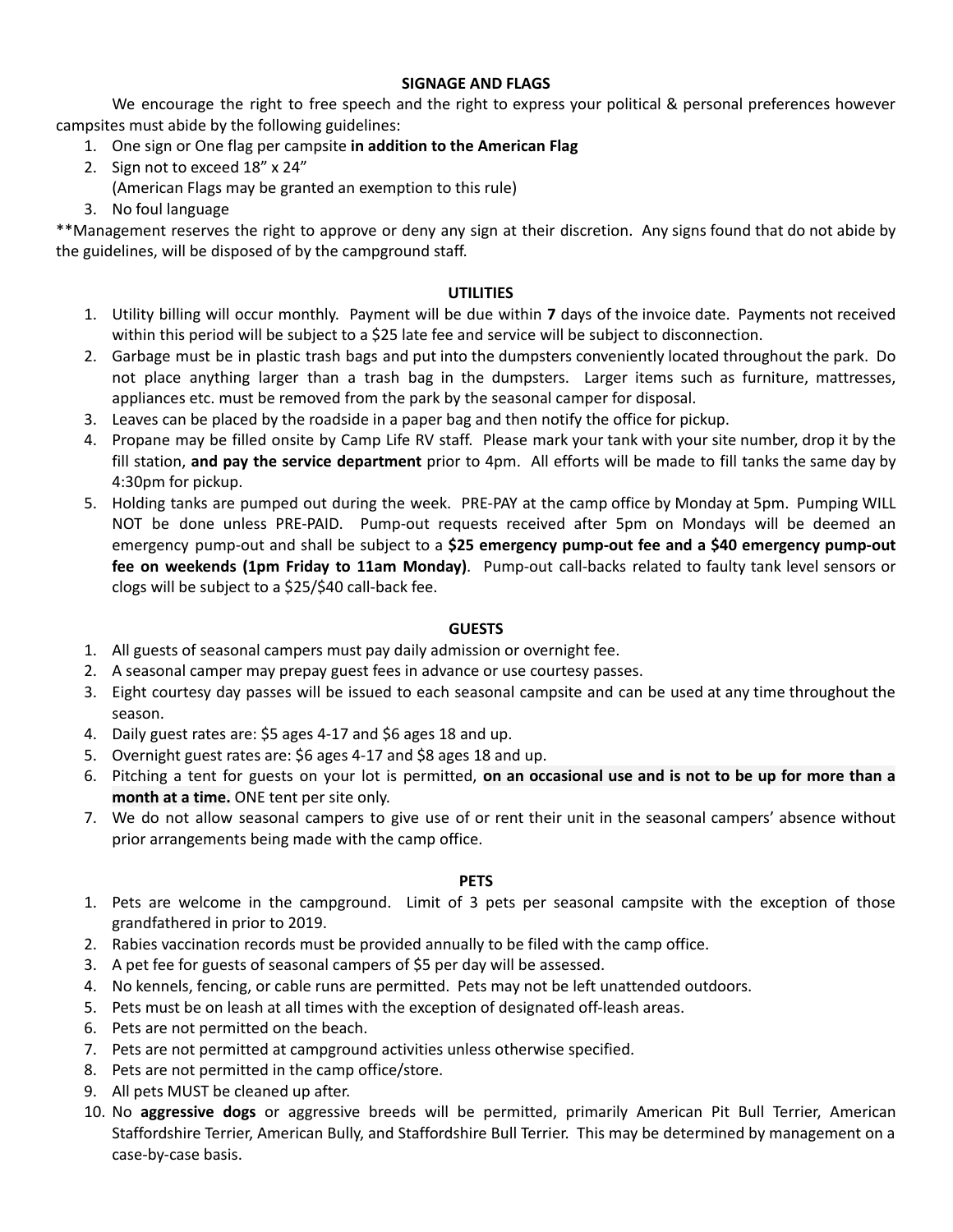#### **CAMPER/PARK MODEL AGE LIMITS AND INSPECTION GUIDELINES**

To help maintain the long-term aesthetic value of our camping community we have the following guidelines. Exceptions to these guidelines may be granted on a case by case basis. Both interior and exterior photos must be submitted to camp management for consideration. Existing units that have aged and become unsightly or not maintained to the standards of the park may be requested to be removed from the park at management's discretion. These guidelines are subject to change.

#### **TRAVEL TRAILERS & DESTINATION TRAILERS**

1-10 YRS - NO INSPECTION REQUIRED

11-15 YRS – ANNUAL INSPECTION REQUIRED FOR WAIVER AGE LIMIT REQUEST

16-20 YRS – ANNUAL INSPECTION REQUIRED FOR WAIVER AGE LIMIT REQUEST & TRAILER UPGRADE AGREEMENT MUST BE IN PLACE FOR CONSIDERATION

21+ YRS - NOT ELIGIBLE FOR SEASONAL SITE RENEWAL

#### **PARK MODELS**

Park Models will have skirting installed within 1 year of park model install 1-15 YRS - NO INSPECTION REQUIRED 16--25 YRS – ANNUAL INSPECTION REQUIRED FOR WAIVER AGE LIMIT REQUEST 26-30 YRS – ANNUAL INSPECTION REQUIRED FOR WAIVER AGE LIMIT REQUEST & TRAILER UPGRADE AGREEMENT MUST BE IN PLACE FOR CONSIDERATION 31+ YRS - NOT ELIGIBLE FOR SEASONAL SITE RENEWAL

#### **GOLF CARTS**

- 1. There is a yearly operating fee of **\$100** per cart. Fee must be paid at the time of golf cart arrival and/or the time of campsite registration.
- 2. All carts must display current year registration sticker.
- 3. Lot number must be visible on front and back or sides of cart with a minimum of 3-inch numbers.
- 4. Carts must have headlights and taillights to ride after dusk.
- 5. Carts must operate on original performance. No gas golf carts older than 20 years, No electric golf carts older than 30 years will be permitted, **No 3 Wheel Golf Carts**
- 6. No overloading of carts; only as many passengers as seats.
- 7. **Quiet riding only** after 11:00 pm.
- 8. Drive on roads only. No driving on dam or walking paths.
- 9. Driver must have current driver's license and be able to produce on request.
- 10. All drinking while driving laws apply.
- 11. Speed Limit is 5mph throughout the entire campground.

#### **BOATS**

- 1. Electric powered boat permits are available for a \$50 annual permit fee.
- 2. Gas powered pontoon boat permits are available for a \$125 annual permit fee, however a limit of (20) gas pontoon boat permits will be allowed at any given time. Gas powered pontoon boats are limited to 9.9 horsepower.
- 3. Claremar Twin Lakes Camping Resort boat ramp is open and available for use. Dock space may also be rented if available. Please check pricing and availability with the camp office.
- 4. Please use a 'spotter' person while backing a boat down the boat ramp. Boat ramp is 'use at your own risk.'
- 5. Please park in the trailer storage.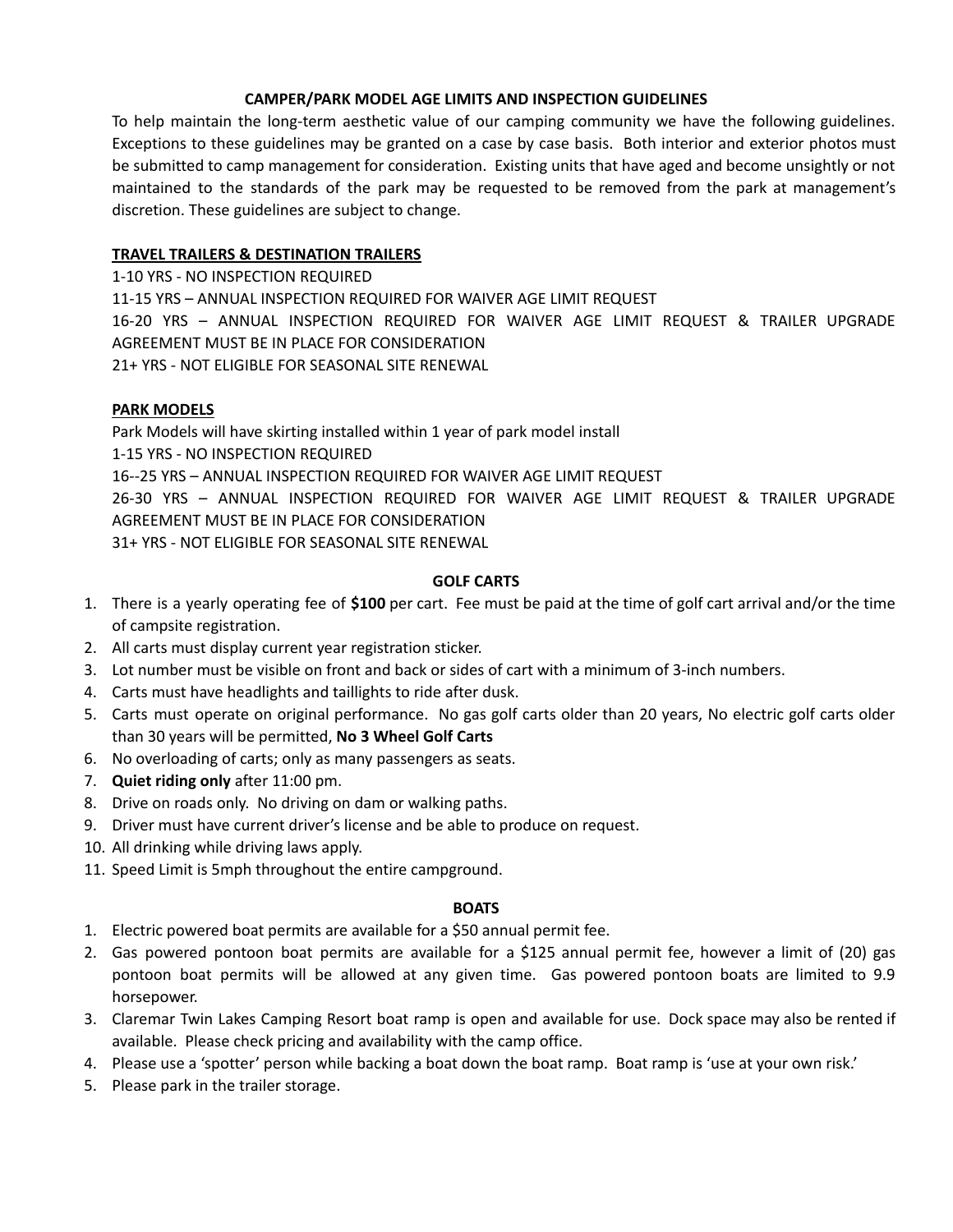#### **DECKS, AWNINGS, SHEDS, & DOCKS**

- 1. All plans to construct a deck, patio, platform, awning, dock, or shed must be approved by management. Wood awnings require a \$250 security deposit.
- 2. Room enclosures are to be of commercially manufactured materials.
- 3. All decks, platforms, and sheds must be freestanding. No drilling or digging posts into the ground. Ground decks may be built in 8x8 sections. Raised decks must be built in 4x8 sections so they can be easily moved if needed. Steps must be bolted or lagged to deck. Railings must be screwed onto deck boards, not nailed.
- 4. Both stationary and floating docks are permitted. Any docks being built must have construction plans approved by camp management. All docks are to be constructed within one single campsite and must be installed at least 5 feet from each lot line. A variance may be requested for lots with less than 20 feet of shoreline. There is to be no power installed on the shoreline or boat docks, however solar lights may be installed. A security deposit of \$250 is required for each dock approval. Said deposit will be refunded to a seasonal camper who vacates their lot if the dock is approved to stay by camp management. Docks that are in poor condition must be removed by non-renewing seasonal camper prior to refunding said deposit.
- 5. Shed placement must be approved by camp management to preserve lake views. All electric work to a shed must be completed by a licensed electrician. All wiring is to be of proper size in conduit. ELECTRIC WORK MUST BE PRE-APPROVED.

Shed size should be in accordance with the following **with a Maximum height of 10 feet**:

- Travel trailers/RVs: 8x8 or 8x10
- Park Models: 8x8, 8x10, or 8x12
- Premium AA lots: up to 10x16\*\*Premium AA lots may qualify for an exemption to size restrictions, allowing a shed size of up to 10x16. Exemption is subject to an annual oversized shed fee of \$200.

#### **RV RESALE POLICY**

- 1. Sale of units are required to go through Claremar Twin Lakes Camping Resort if the unit for sale is to remain in the campground. A consignment form must be filed prior to listing the unit.
- 2. We will post Claremar Twin Lakes "For Sale" signage on the campsite as well as advertise the unit for sale on:
	- TwinLakesCampingResort.com
	- CampLifeRV.com
	- RVT.com
	- RVTrader.com
	- Craigslist.com
	- Facebook Marketplace

\*Please note that generic 'For Sale' signs are prohibited from being posted on your camper or campsite while your camper is located within the Claremar Twin Lakes Camping Resort.

- 3. Registration fees and campsites are not transferable with the sale of a unit.
- 4. During the listing period, the owner of the unit is responsible for the unit, campsite, and all required maintenance.
- 5. Those who choose not to sell their unit through Claremar Twin Lakes Camping Resort must remove their unit from the park.
- 6. Seasonal campsites are non-transferable and may not be included in the sale of a unit.

#### *Most importantly, we encourage you to HAVE FUN and enjoy our beautiful park and its amenities!!!*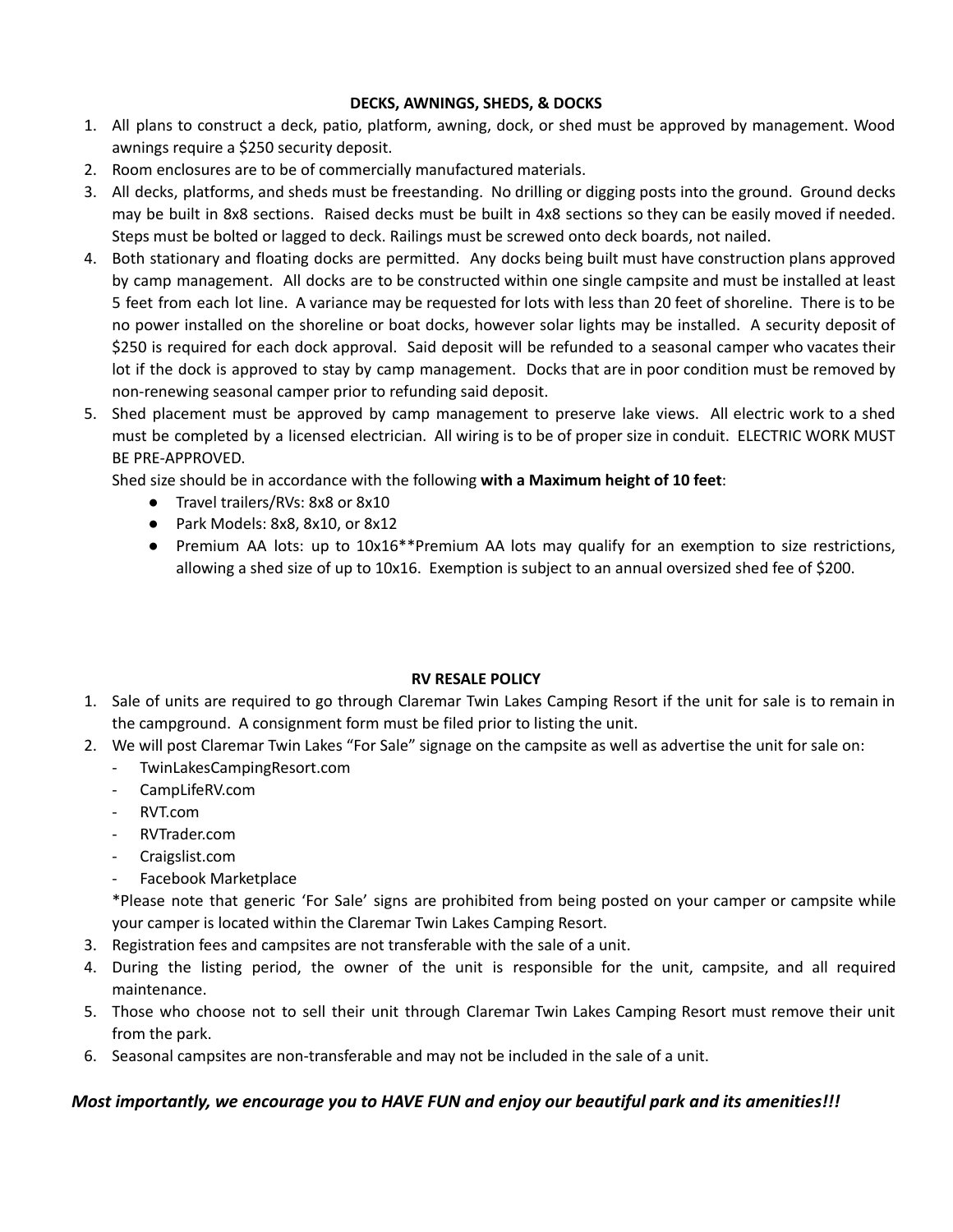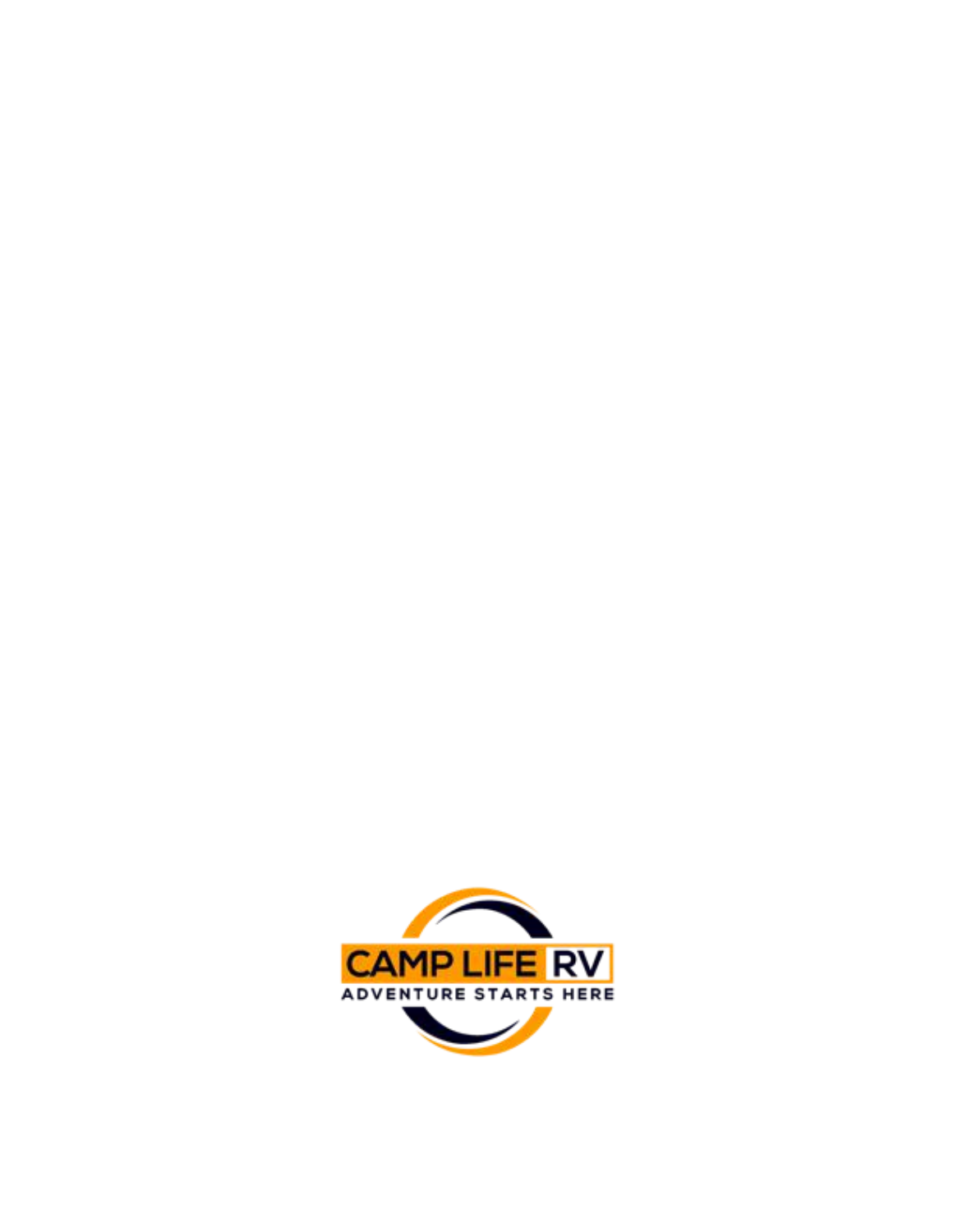

### **Quiet Hours Enforced at 11PM**

**1 st violation -** warning will be given to site owner including any guests or visitors **2 nd violation -** party is ended immediately, site owner ineligible for renewal **3 rd violation -**season ends immediately-no refund and removal from the park

## **Golf Carts**

No 3-Wheeled Golf Carts are permitted for the 2022 season, these have been deemed a safety hazard and will **not be eligible to be grandfathered in.**

No UTV's, Side by Sides, ATV's, Mini Bikes (including electric), dirt bikes, or other recreational vehicles are **allowed in the campground. Only 4-Wheeled Golf Carts**

## **Speeding and other vehicle Violations**

Speed Limit is 5mph and will be radar enforced

**1 st violation - written warning and a 7-day suspension\***

**2 nd violation - \$100 fine and a 30-day suspension\***

**3 rd violation - removal of golf cart or vehicle from campground and loss of driving privileges.**

**4 th violation - non-renewal of site**

\*Suspensions are for both the golf cart / vehicle and offending operator. Gate Card access will be turned off for **vehicle offenses and you must park outside the front gate and walk.**

# **Docks, Landscape, and Gravel**

**Anything placed in or on the ground for landscaping and gravel may not be removed or transferred.**

Once a dock is placed it becomes property of the campground and cannot be moved, sold, transferred or **removed without prior authorization from camp management.**

Docks although property of the campground are similar to the sites and are required to be maintained in a safe condition including being level, as well as maintaining the aesthetics of the campground by keeping it **painted.**